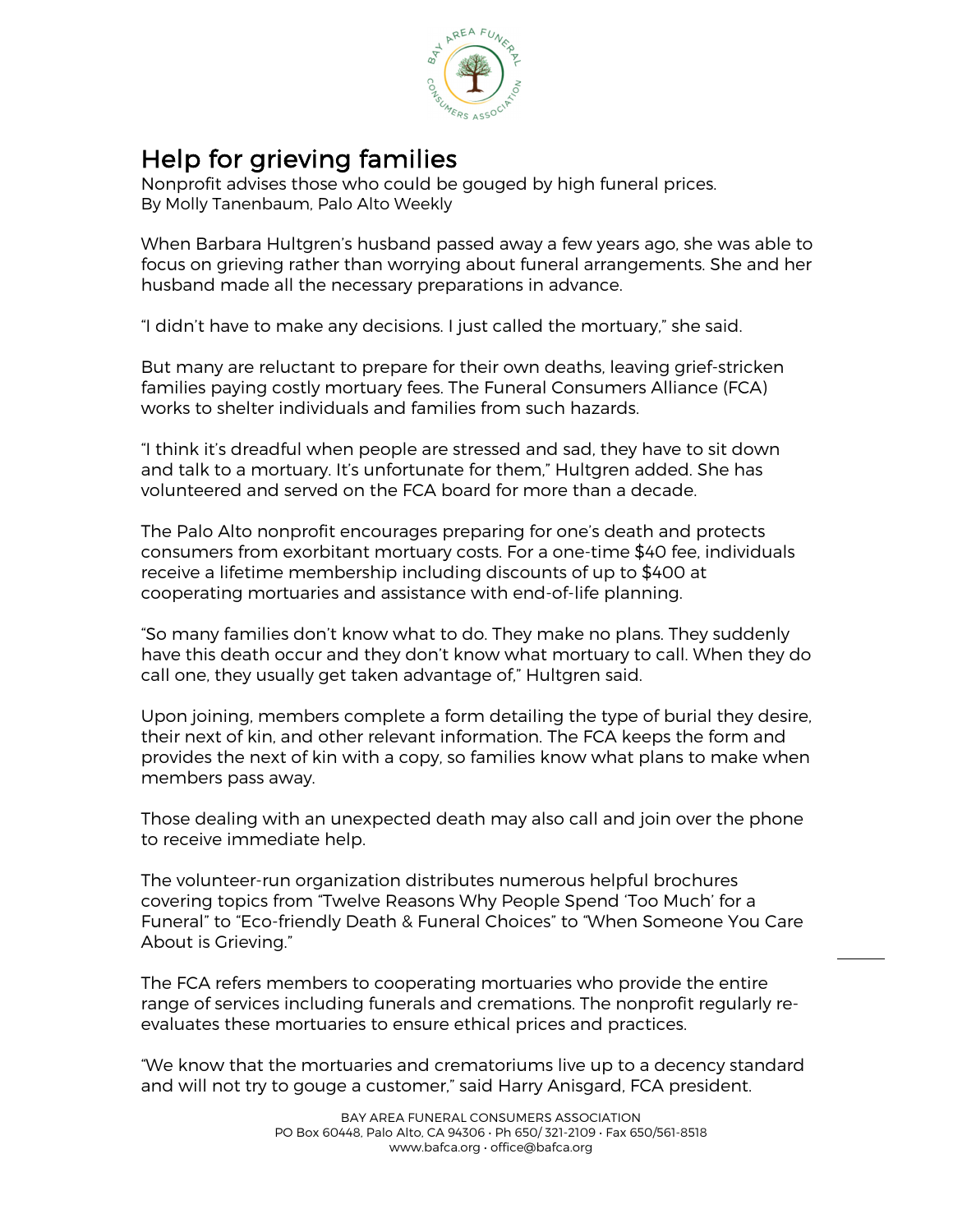

Funded by membership dues, grants and donations, the Funeral Consumers Alliance has about 120 chapters throughout the country. The Palo Alto branch, which was the first in California, serves Santa Clara and San Mateo counties.

Out of frustration with the mortuary business, a Quaker woman founded the local chapter in 1952.

"She got disgusted because even though she wanted a very simple funeral, she was made to buy much more than she wanted from the local mortuary. So she started talking to other friends and went around to other churches and enlisted other ministers and there was sort of a preaching campaign." said Marjorie Bridges, president of the Funeral Education Foundation, the FCA's partner organization.

Hultgren agrees with the nonprofit's original sentiment. "I think people should spend their money when they're alive for things that make sense that they can enjoy," Hultgren said.

In addition to end-of-life planning assistance, the nonprofit offers educational talks to local hospitals, senior centers and hospice agencies through the Funeral Education Foundation (FEF).

Hultgren has educated many health-care providers and seniors about the importance of end-of-life planning. She prefers a conversational atmosphere where attendees feel comfortable enough to ask questions.

"I think the most important thing is just getting them to talk informally in a small group about death and about people making plans," Hultgren said. "Otherwise, if they just keep it to themselves and they don't share ideas with anyone else, they just keep it plugged up inside of them."

Hultgren pointed out that often, denial prevents individuals from planning for their own deaths. "It's easy for a person to put if off and not think about it and act like it's never going to happen," she said.

Susan Wriggins, FCA's office manager and former hospice nurse, has found that her prior work experience aids her in talking to callers about death. "It's mostly knowing that this is a true thing that happens, and you just be patient and talk it out as much as a person wants to," Wriggins said. "They finally say they want to make these plans but want to make it very clear that 'I'm well and healthy!' It's almost that they need to say it to themselves so it's not weird to talk about."

Since its inception, the local FCA chapter has served almost 15,000 people; the organization currently has almost 5,000 members, Bridges said.